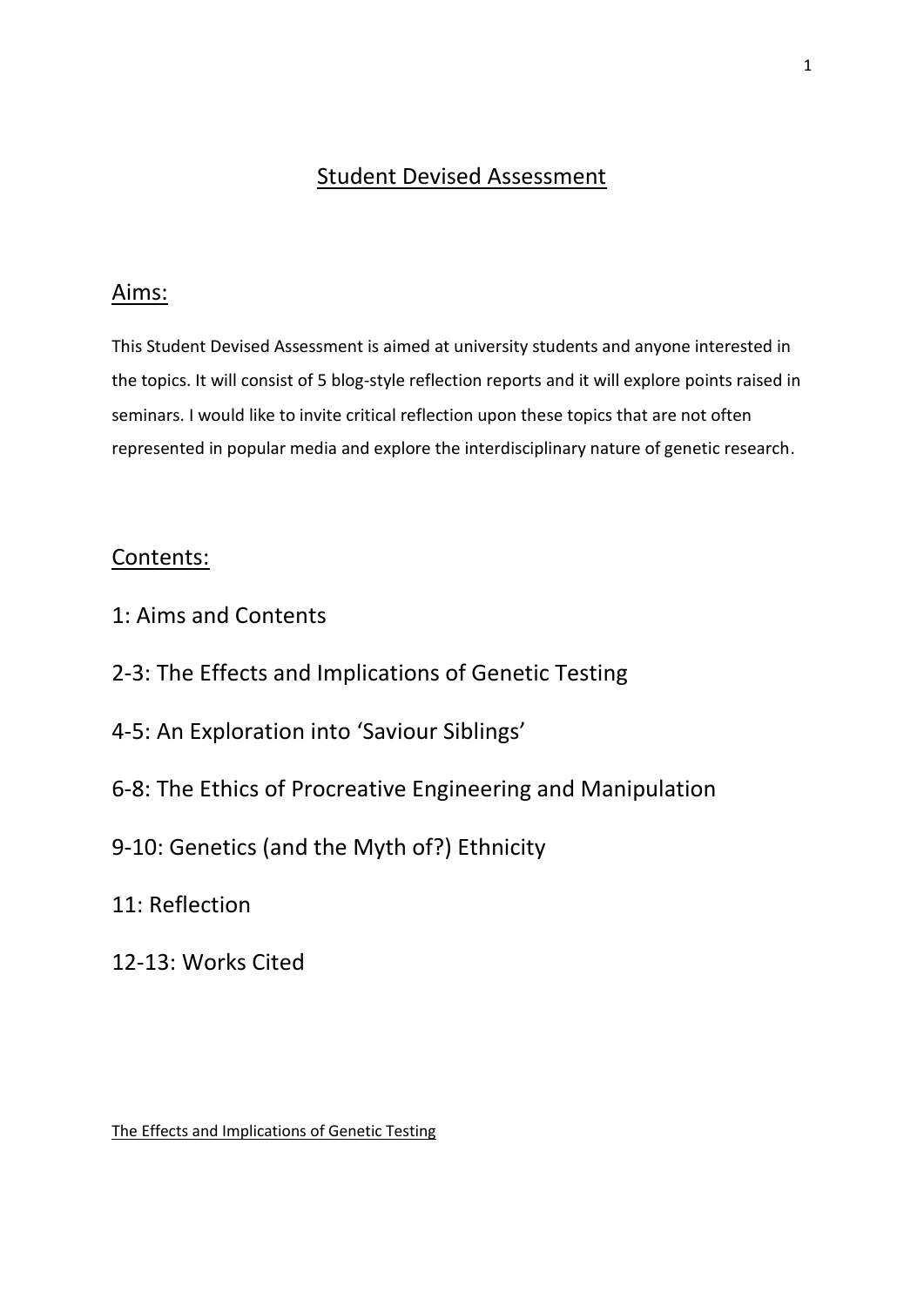The function of pre-natal genetic testing is to establish whether the foetus may have a faulty gene. If there is a faulty gene present, such as an indication for Trisomy 21, there is the option to terminate the pregnancy. I aim to explore the controversies surrounding the termination of pregnancies with faulty genes, and examine what a further notion of the elimination of disability might mean for humanity.

In 2008, a study was taken by the NHS concluding that 92% of women who receive the diagnosis of genetic disorder Trisomy 21 (also more commonly known as Down's Syndrome), terminate their pregnancies.<sup>1</sup> But what are the implications on humanity for the elimination of conditions such as Down Syndrome? I will explore some discussion points in contention for this trend. This is less for the reason of suggesting a 'correct' answer, and more for the encouragement of active discussion on the topic:

- Foetal abnormalities allow termination up to 40 weeks, whereas in a healthy pregnancy it is 24.<sup>2</sup> Does this contrast suggest that one life is worth more than another?
- People in need of care increase humanity and compassion. This will make characteristics evolve in humans if disability is eradicated.
- Is there a problematic subtext in the immediate offering of a termination in an abnormal foetus by suggesting that disabled lives are not worth as much as nondisabled lives?
- If there is an anomaly in the future, humanity may be unequipped to sufficiently deal with it unless precautions are taken to train for the possibility of this which will likely be inefficient due to little demand for it.
- Promotes negative views of disability.
- Disability does not necessarily equate to an unfulfilled life.
- People with disability often feel like their disability is part of their identity. Attempting to eradicate the disability therefore undermines a key part of their identity.

<sup>1</sup> "Down's Syndrome Q & A". *NHS Choices*. Retrieved 01/05/17. Web.

<sup>&</sup>lt; http://www.nhs.uk/news/2008/11November/Pages/DownssyndromeQA.aspx>

<sup>2</sup> Golenlowska, Hayley. "The Disability Abortion Lie." *Huffington Post.* 2014. Web. (Retrieved 01/05/17).

<sup>&</sup>lt; http://www.huffingtonpost.co.uk/hayley-goleniowska/abortion-and-disability\_b\_5881256.html>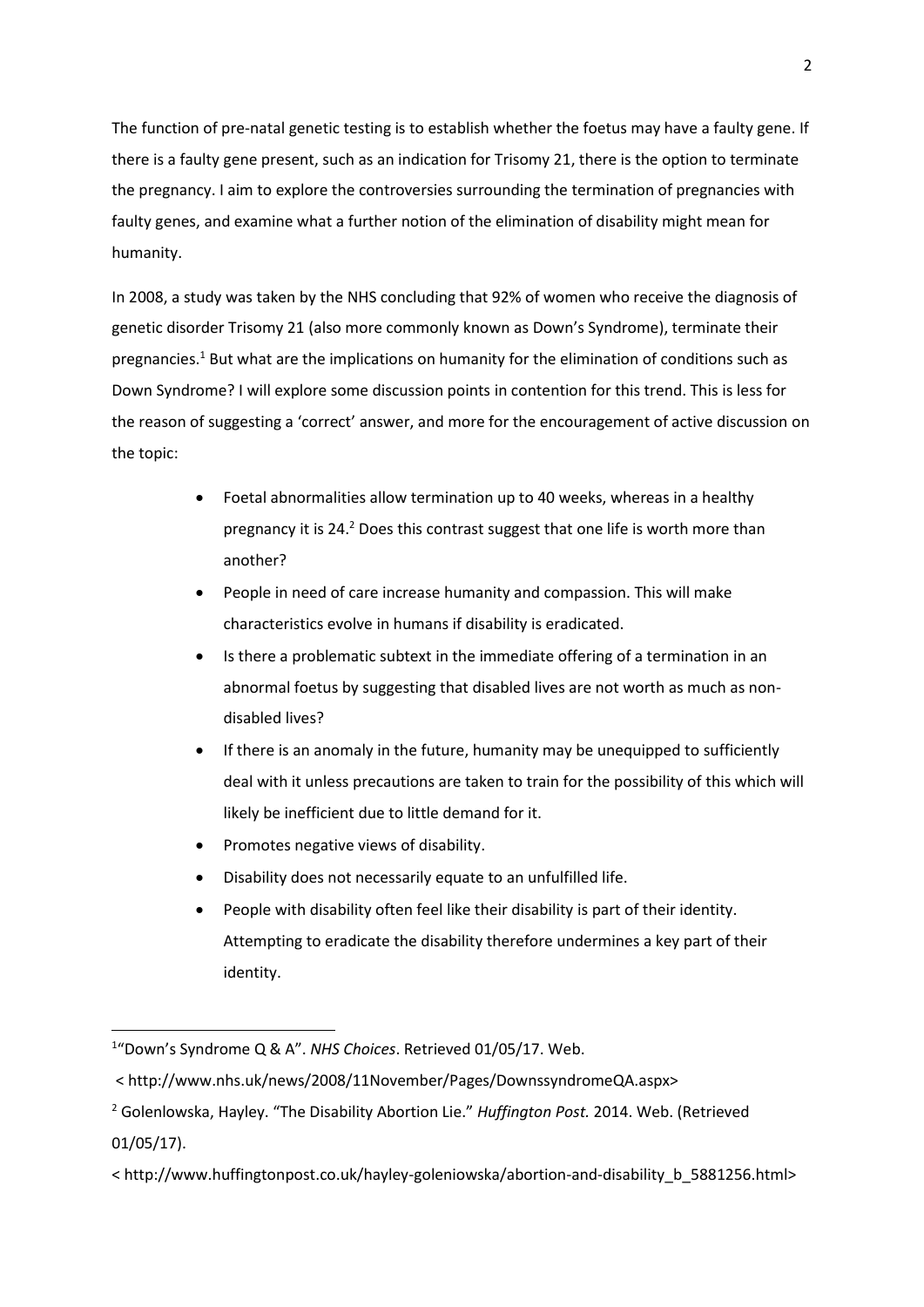- The money spent on eliminating the condition might more wisely be spent on resources for society to create more accessible care and a better experience for those who are born with the condition.
- Genetic Counselling aims to provide support, and information about potential risks in the case of detecting a genetic abnormality in a pregnancy. It is therefore important to acknowledge that any decision regarding terminations will not be an uninformed one, and that every effort is being made to ensure an informed and conscious decision with these issues. If a woman or couple feel they cannot raise a child with a disability to the best it can be, then it would take away freedom and autonomy by refusing their right to terminate the pregnancy. This is particularly indicative of feminist discourse, proving an undeniable link with genetic testing, and critical theory and praxis.

The ethical implications are further explored at length in BBC's television documentary, *A World Without Down's Syndrome*. 3

Julian Savulescu explores a couple who wanted a baby with a hearing impairment because they judged the of communication of sign-language as superior. This not only raises contentions with what is preferable in offspring, but also questions what constitutes as a 'disability'.<sup>4</sup>

This is a particularly rich topic to explore, and it is important to encourage an active discussion regarding the ethical issues that may arise with such genetic testing, as there cannot be the implementation of scientific progression without consideration of how it will be received in society.

### An Exploration into 'Saviour Siblings'

**.** 

The contentions over termination of pregnancy lead to the notion of retaining autonomy over one's own body, but this time, for the offspring. A prime resource communicating this, is the novel Jodi

<sup>3</sup> *A World Without Down's Syndrome*. BBC. 2016. Television.

<sup>4</sup> Savulescu, Julian. "Deaf Lesbians, Designer Disability, and the Future of Medicine." *BMJ: British Medical Journal* 325:7367. 2002. Print.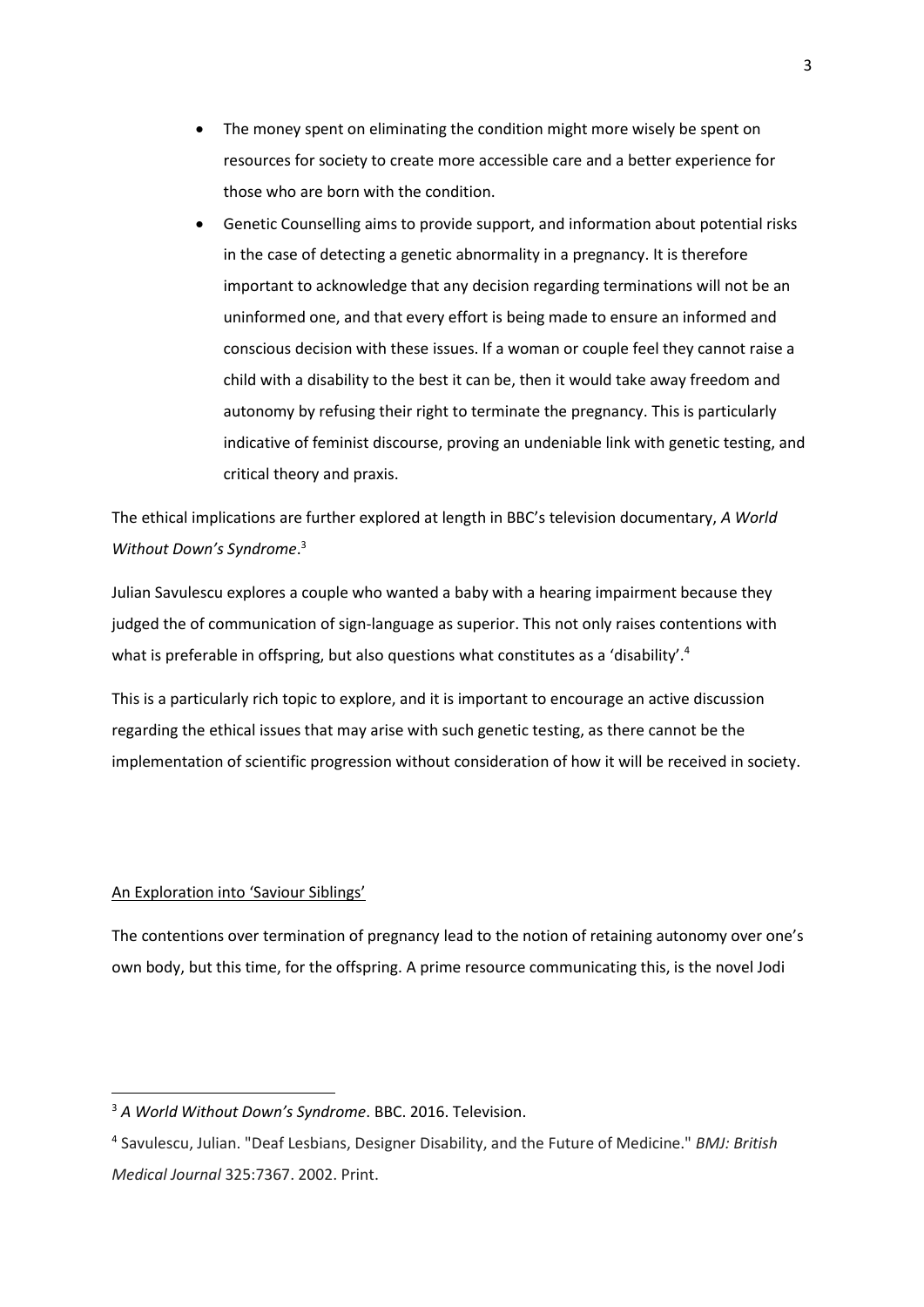Picoult's My Sister's Keeper,<sup>5</sup> and Nick Cassavetes' film adaptation of the same title.<sup>6</sup> They both deal with complex ethical dilemmas in the exploration of 'saviour siblings'.

In the film's diegesis, much of the story concentrates on the ethics of Anna's wish to retain autonomy over her own body. However, in the end, it is revealed that the motivation leading to Anna's decision was Kate's wish for her right to die on her own terms, due to the advanced stage of her leukemia. An interesting notion to consider, is that upon the revelation that this was Kate's decision, it is mostly regarded as acceptable (albeit still difficult to process). The reaction towards Anna's wish for medical emancipation was, in contrast (and especially from her mother), regarded as selfish and met with contention. Does this contrasting reaction devalue Anna's autonomy? Is the argument for Anna's autonomy indicative of selfishness, or liberation? I will list some key discussion points regarding the controversy:

- Are 'saviour siblings' treated as a commodity, or a 'means to an end'?
- Will the 'saviour sibling' feel pressure to conform to parent's wishes, ignoring their own as a consequence?
- Will the 'saviour sibling' grow up to develop identity issues?
- Will the 'saviour sibling's' autonomy throughout the process be treated with respect if they wish to seek medical emancipation?
- Do 'saviour siblings' cause a sliding scale towards 'designer babies'?

This particular seminar and discussion prompted me to explore scholarly articles and examples in favour of the notion of 'saviour siblings'. Sheldon et al have contentions with the logic against 'saviour siblings' and render the arguments as specious and limited claims. Here are two of their counter-arguments:

 "The fact that the parents are willing to conceive another child to protect the first suggests that they are highly committed to the well-being of their children, and that they will value the second child for its own sake as well."<sup>7</sup>

<sup>5</sup> Picoult, Jodi. My Sister's Keeper. Atria. New York. 2004. Print.

<sup>6</sup> My Sister's Keeper. Nick Cassavetes. United States. 2009. Film.

<sup>7</sup> Robertson JA, Kahn JP, Wagner JE. "Conception to Obtain Hematopoietic Stem Cells." *Hastinqs Cent Rep.* 32:34. 2002. Print.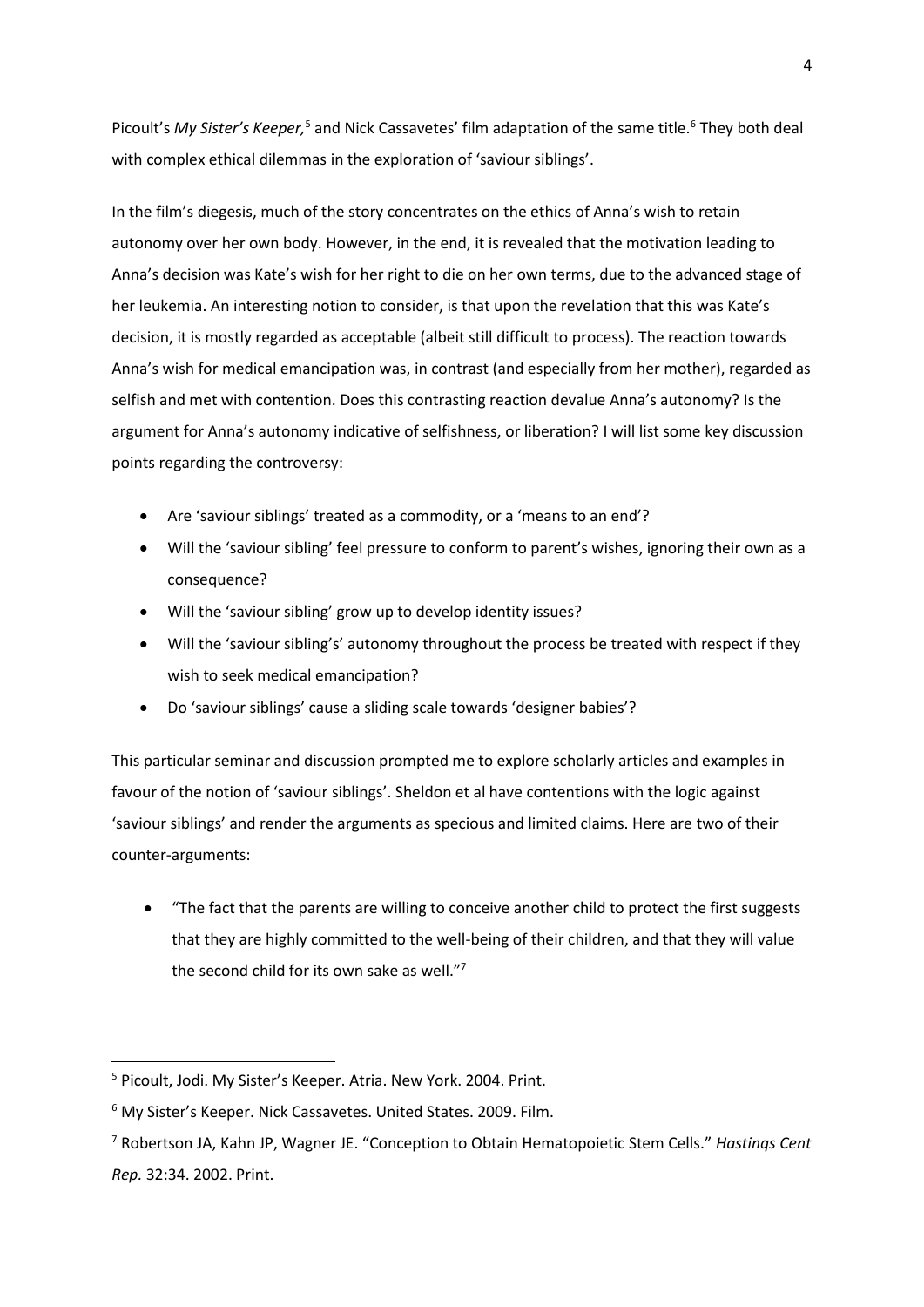"A […] practical objection to this argument [of creating a child as a means to an end] is that it does not adequately distinguish between creating a child as a saviour sibling and creating a child for some other "instrumental" purpose? For example, "completing a family", being a playmate for an existing child, saving a marriage, delighting prospective grandparents, or providing an heir. Perhaps these things are different from creating a saviour sibling but, if they are, the difference isn't that they are any less "instrumental" for in all these cases, the child is used as a mean"<sup>8</sup>

These examples invite critical examination into conflicting values present. It is important to explore what these conditions are dependent on, as these answers can determine a significant part of life for both the ill child, and their 'saviour sibling'. It is clear that there are many contrasting mentalities and thoughts surrounding this complex topic. From the evaluation on the points, it can be concluded that each argument is highly subjective and dependent on the parental judgement and circumstances, and the willingness of the parents to respect all human lives with their own autonomy, as embodied in the characterisation of Kate, Anna, and their mother. It is important to acknowledge that each case is subjective, and while some parents may be more averse to letting a child make their own decisions about being an organ donor, this is not the case in every example.

#### The Ethics of Procreative Engineering and Manipulation

One topic of great interest to me discussed multiple times in the seminars is the notion of gene editing and manipulation, sometimes referred to in popular culture and mass media as creating "designer babies".

I noticed there was a clear distinction between the disciplines – that scientific research, at its core, is focused with what *can* be done, and ethics (and how it is largely regarded in society) is focused on

<sup>8</sup> Harris J. *The Value of Life*. Routledge. London. 1985. Print.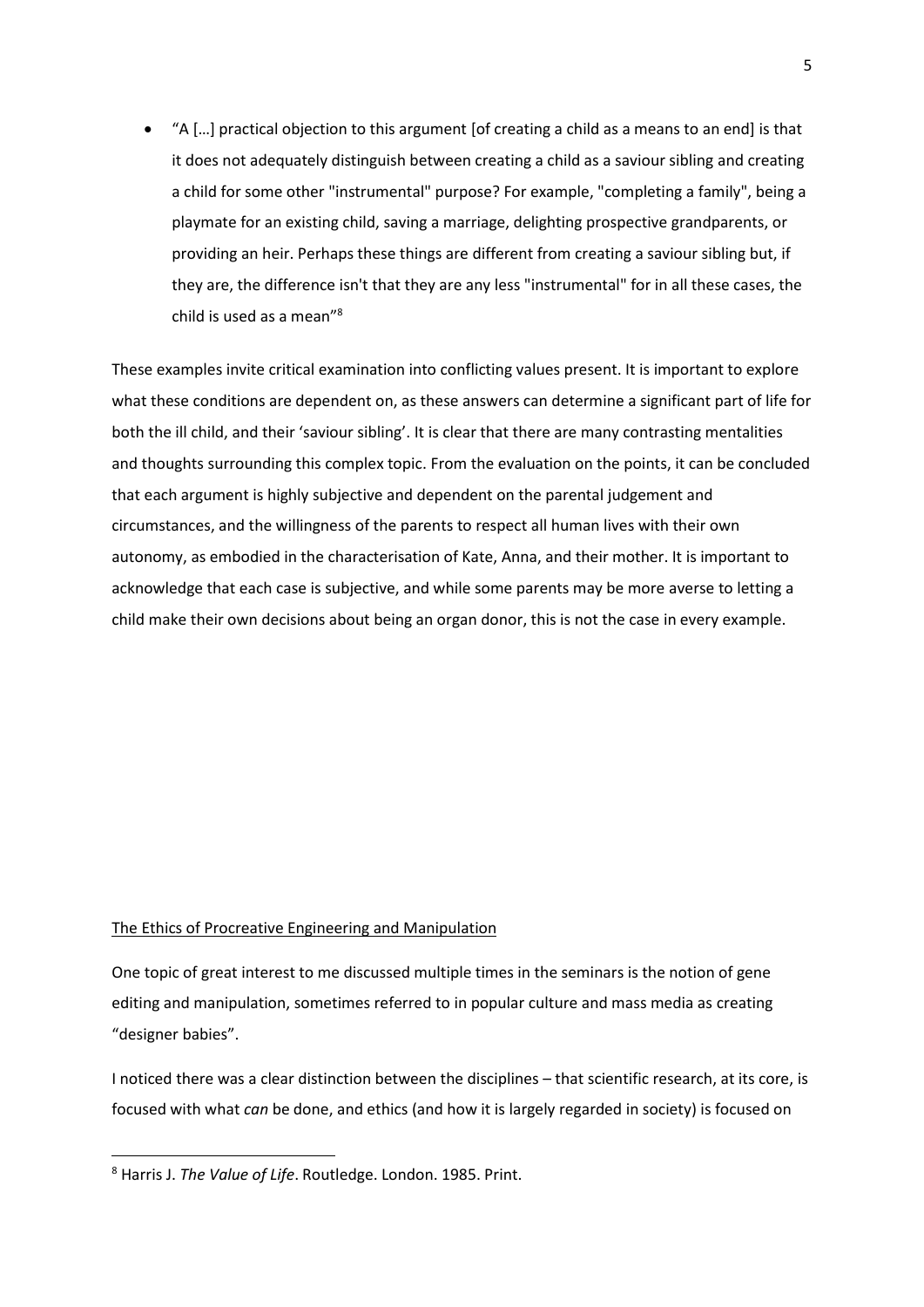what *should* be done. However, the two must interlink in the implementation of scientific research into society. For instance, CRISPR/Cas 9: Ewen Callaway notes that CRISPR/Cas 9 remains illegal in the UK to alter genomes of embryos to conceive a child, but that the research is available and useful, and can "inform the debate over deploying gene-editing in embryos for therapeutic uses in the clinic."<sup>9</sup> Indeed, the policy is that the researchers must halt the experiments after 7 days, after which the embryos will be destroyed. This is a peak of genetic research but is not used for the mass public to create a developed human life. It has been made evident that this research *can* be done, but its use to create developed human life is illegal in UK because deemed that it *shouldn't* be done by various policies echoing mass opinion and evaluation into the ethics.<sup>10</sup> (Although it is interesting to note that this way of testing on embryos and then destroying them is in contention to many religious beliefs that life starts at conception).

I am going to focus on the ethical implications in this report of 'designer babies' and explore the following notion: Is using technology to manipulate the human genome ethical? This will be discussing intervention in order to create desired properties and characteristics, such as: no disabilities, intelligence, sex, physique, empathy, hair colour.

I am going to note some responses discussion points that are sceptical of genetic selection; from this we can procure discrepancies and contentions with the view:

- What is selection *for?* A general answer would be to create children who are as well off as possible, <sup>11</sup> but there are discrepancies as to what constitutes as 'well off' and the best prospects. For instance, intelligence is widely regarded as a desirable trait in offspring; but intelligence does not necessarily mean happier or more fulfilled. The desirable traits are inherently subjective. Are preferences for traits in offspring a parent's right?
- Altering the offspring might therefore take away the autonomy of the offspring, the capacity to act freely (to a large extent) and to thrive on own merits, not the ones they have been chosen to have.

<sup>9</sup> Callaway, Ewen. "UK Scientists Gain Licence to Edit Genes in Human Embryos". *Nature* 530:18. 2016. Print.

<sup>10</sup> Rodriguez, E. "Ethical Issues in Genome Editing using Crispr/Cas9 System." *J Clin Res Bioeth* 7:266. 2016. Print.

<sup>11</sup> Savulescu, Julian. "Deaf Lesbians, Designer Disability, and the Future of Medicine." *BMJ: British Medical Journal* 325:7367. 2002. Print.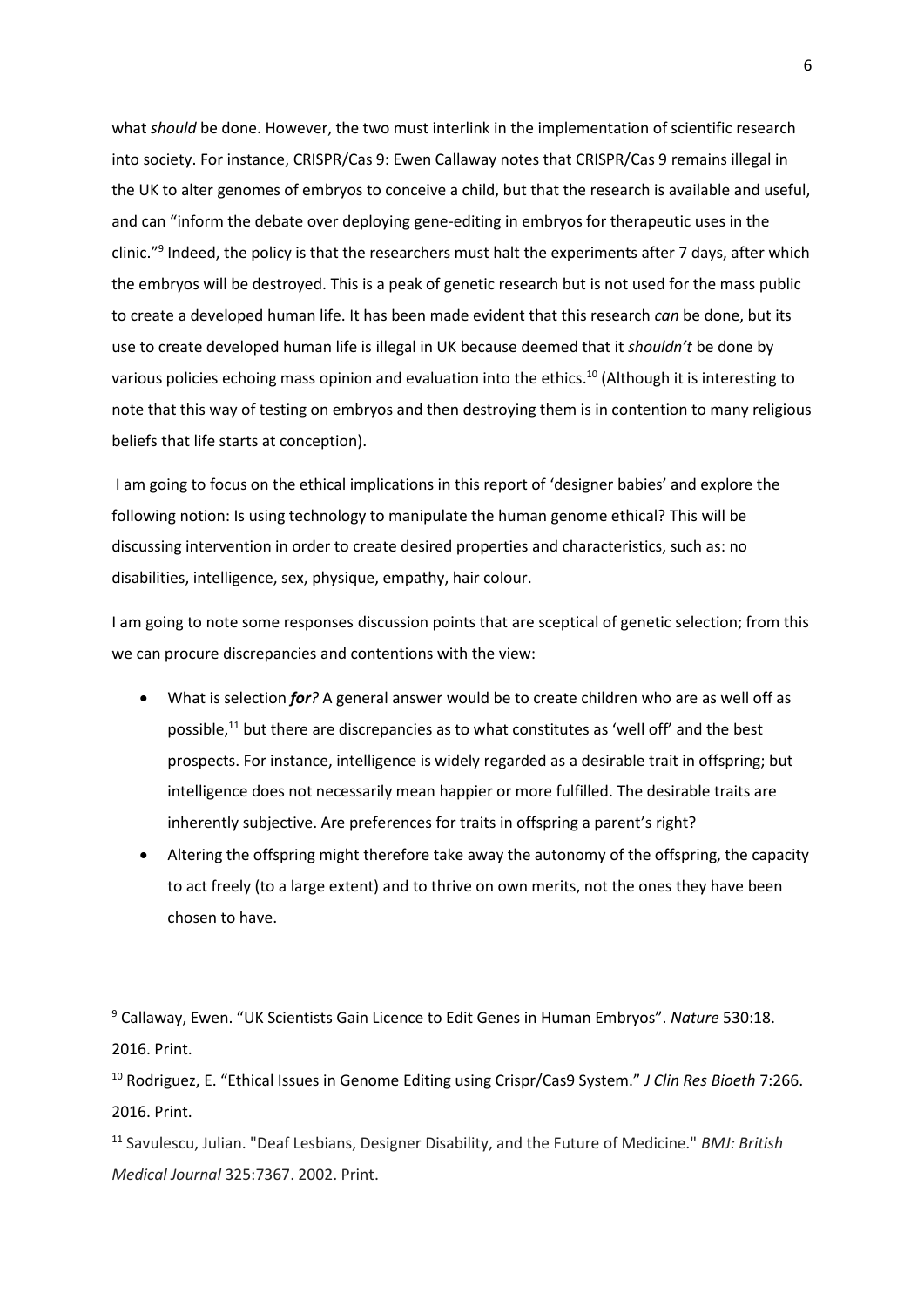- Manipulating the genetics in offspring makes humans accustomed to 'perfection' and instant gratification. What will happen if this is common practice in the future and there is an anomaly? Humans will be unequipped to sufficiently deal with the anomalous characteristics, leading to an inability to deal with difficulties and undesirable traits.
- Favouring perfection over diversity and inclusivity contends that there will be less resources for people who already have a certain condition. E.g.: less demand for certain resources for those with Down's Syndrome, less resources available for those with anger management and some mental illnesses, so therefore the quality of their care will decrease.
- Does Reproductive Engineering encourage potentially harmful mentalities? For example, in a country that favours male children, there may, not only be a shortage of female children, but also a heightened sense of sexism. Likewise, for skin colour encouraging racial bias.
- The pressure to produce desirable offspring may be pressured by society/government. For instance, one of the more extreme examples of which, was the Nazi eugenic programme, imposing their own agenda on couples, thereby removing a couple's reproductive freedom and autonomy.<sup>12</sup>
- There are religious tensions with genome manipulation, with notions that one will be going against nature, and 'appropriating God'. Indeed, the Vatican released a statement in 2002, stating, "But this would imply that man has full right of disposal over his own biological nature. Changing the genetic identity of man as a human person through the production of an infrahuman being is radically immoral."<sup>13</sup>

Some of these points lead to ask the vital question of 'how far is too far?' If we deem Reproductive Engineering as unnatural, what then does this imply about other medical tests, surgery, medicine, and technology? Sheldon and Wilkinson describe in intricate detail the notion of the 'slippery slope'.<sup>14</sup>

 $\overline{\phantom{a}}$ 

<sup>14</sup> 534. Should Selecting Saviour Siblings Be Banned? Author(s): S. Sheldon and S. Wilkinson Source: Journal of Medical Ethics, Vol. 30, No. 6 (Dec., 2004), pp. 533-537 Published by: BMJ

<sup>12</sup> Savulescu, Julian. "Deaf Lesbians, Designer Disability, and the Future of Medicine." *BMJ: British Medical Journal* 325:7367. 2002. Print.

<sup>&</sup>lt;sup>13</sup> Communion and Stewardship: Human Persons Created in the Image of God. Retrieved 30/04/17. Web.

<sup>&</sup>lt;http://www.vatican.va/roman\_curia/congregations/cfaith/cti\_documents/rc\_con\_cfaith\_doc\_2004 0723 communion-stewardship en.html>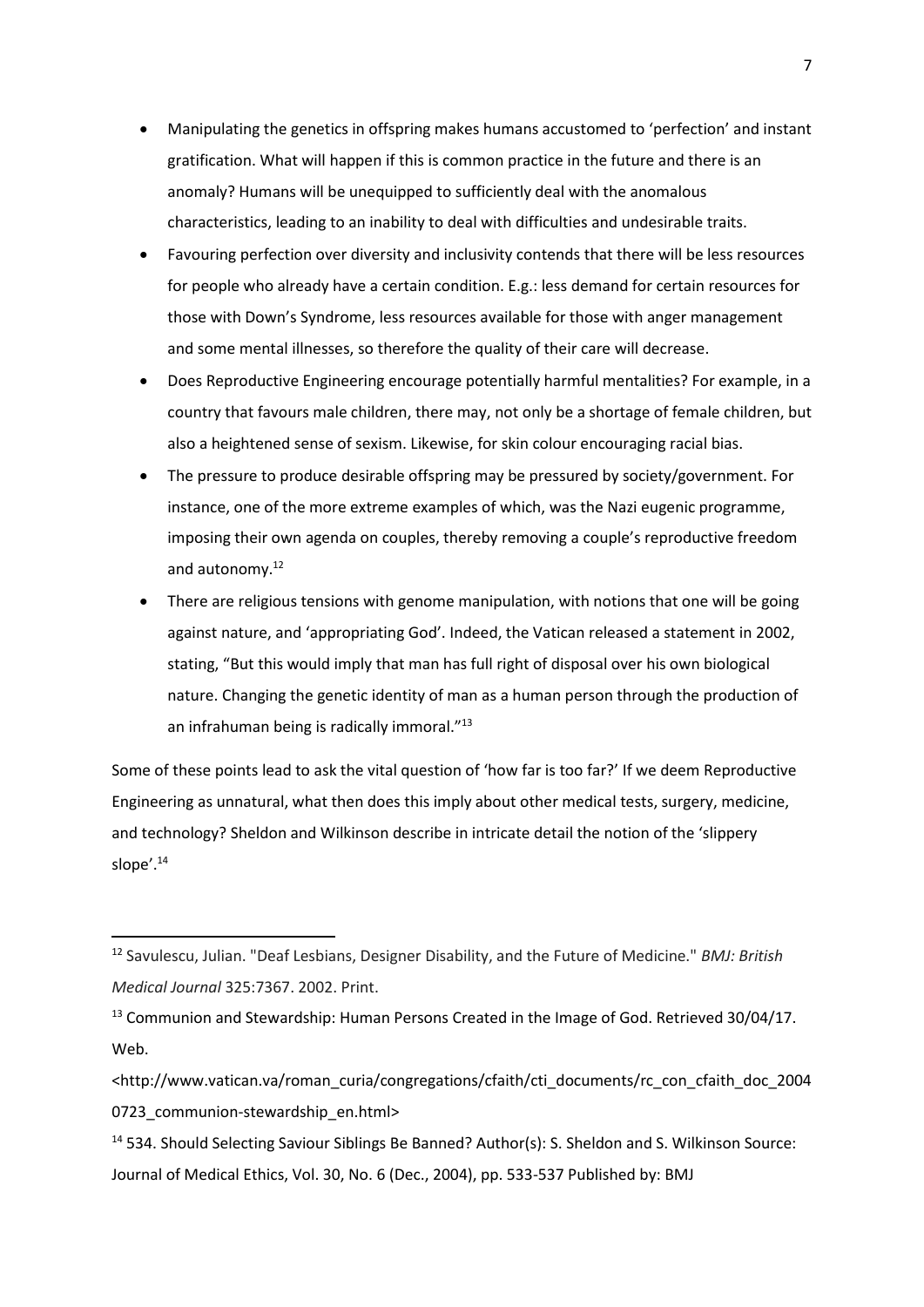The ethics are extremely important to interrogate in depth to procure a measured consideration of the implications involved. This is especially important in countries with healthcare available and payed by the tax-payer. What if a tax-payer has justifiable contentions with a policy but then must pay taxes to contribute to its research? This consolidates the necessity for such exploration into these ethical issues in depth.

It is evident that the two disciplines of genetic research and society should be intertwined in practice, because in society, there is no such distinction. Mass implementation of legislation, policy and praxis demands a multi-disciplinary approach. There are controversies and complexities which require both. This leads to some concluding questions:

- Is it ethical and permissible to intervene with the human genome? If so, to what extent?
- Which intervention methods are deemed permissible?
- What are the implications of eliminating a disability from humanity? Does it procure more harm than good? Why, or why not?
- If one is against the ethics of genetic manipulation, are they also against medicine or other technological or scientific advances/progress?
- What are the implications of the spectrum of answers for society?

### Genetics (and the Myth of?) Ethnicity

**.** 

Before this particular seminar, I was unsure of the genetic facts surrounding race and ethnicity. The exploration into this assisted my understanding for its implications for critical theory and praxis.

First of all, it is important to acknowledge that race and ethnicity carry complex connotations of history, identity, and socio-economic and political notions. In the differentiation of different ethnicities, this has historically lead to ideologies that legitimise colonialism, exploitation, and slavery. Edward Said, in his pioneering exploration into Orientalism, explores mentalities that lead to the mentality of western superiority, by portraying the East as exotic, barbaric, intrinsically different, and therefore Othered, stating that Orientalism is a western "will to govern over the Orient."<sup>15</sup> This is particularly corroborated by post-colonialist discourse by rejecting the claims of western canonical

<sup>15</sup> Said, Edward. "Crisis [in Orientalism]". *Modern Criticism and Theory: a Reader, 3rd Edition.* Ed. David Lodge and Nigel Wood. 2008. Routledge. New York. 2013. Print.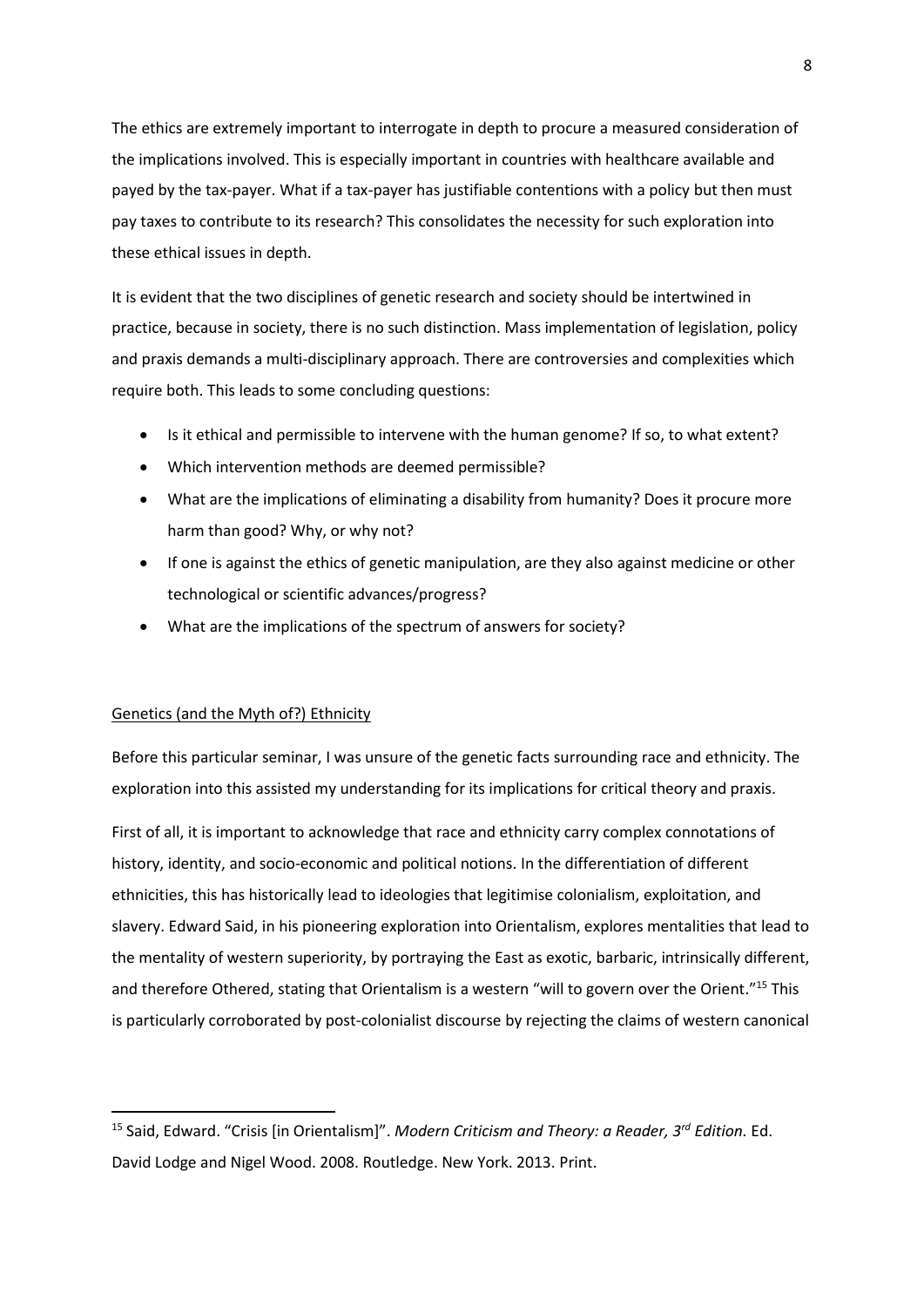literature by exposing its limitations, examining the treatment of cultural difference, and exploring the conditions of western imperialism.<sup>16</sup>

However, modern genetics helps to deconstruct racist claims of some groups, by contending that 99.9% of genes in humanity are identical.<sup>17</sup> This is particularly supported by the genetic support for the 'Out of Africa' hypothesis contending the origin of modern humans.<sup>18</sup>

If the westerner asserts superiority over the notion that another race is intrinsically different, then this discovery is vital. Ethnic classification systems promote a struggle for territorial independence, and can encourage hyperbolic nationalism. The only way to secure this superiority historically is by insisting there is an inherent difference. Therefore, now, there is no excuse of making these groups conform to traditional paradigms and power structures.

It can therefore be concluded that ethnic and national identities are socially constructed, and are becoming increasingly diverse. These discoveries lead to some concluding topics to consider:

- Is the notion of 'race' becoming less intrinsic to our identity as new knowledge regarding genetic similarities is discovered?
- Are there any intrinsic differences in 'race' apart from social constructions?
- Is there any difference in being proud of one's own ethnicity/race, as opposed to culture? If so, what are the consequential implications for society?

(Jul. 18, 1995), pp. 6720-6722 Published by: National Academy of Sciences

1

<sup>&</sup>lt;sup>16</sup> Ashcroft, Bill, et al. Post-Colonial Studies: The Key Concepts. Routledge. London. 1998. Print.

<sup>17</sup> Angier, Natalie. Do races differ? Not really, genes show. *The New York Times* Aug. 22, F1 (2000) Web. (Retrieved 01/05/17)

<sup>&</sup>lt; http://www.nytimes.com/2000/08/22/science/do-races-differ-not-really-genes-show.html>

 $18$  Support for the Out-of-Africa Theory of Human Evolution Author(s): Masatoshi Nei Source:

Proceedings of the National Academy of Sciences of the United States of America, Vol. 92, No. 15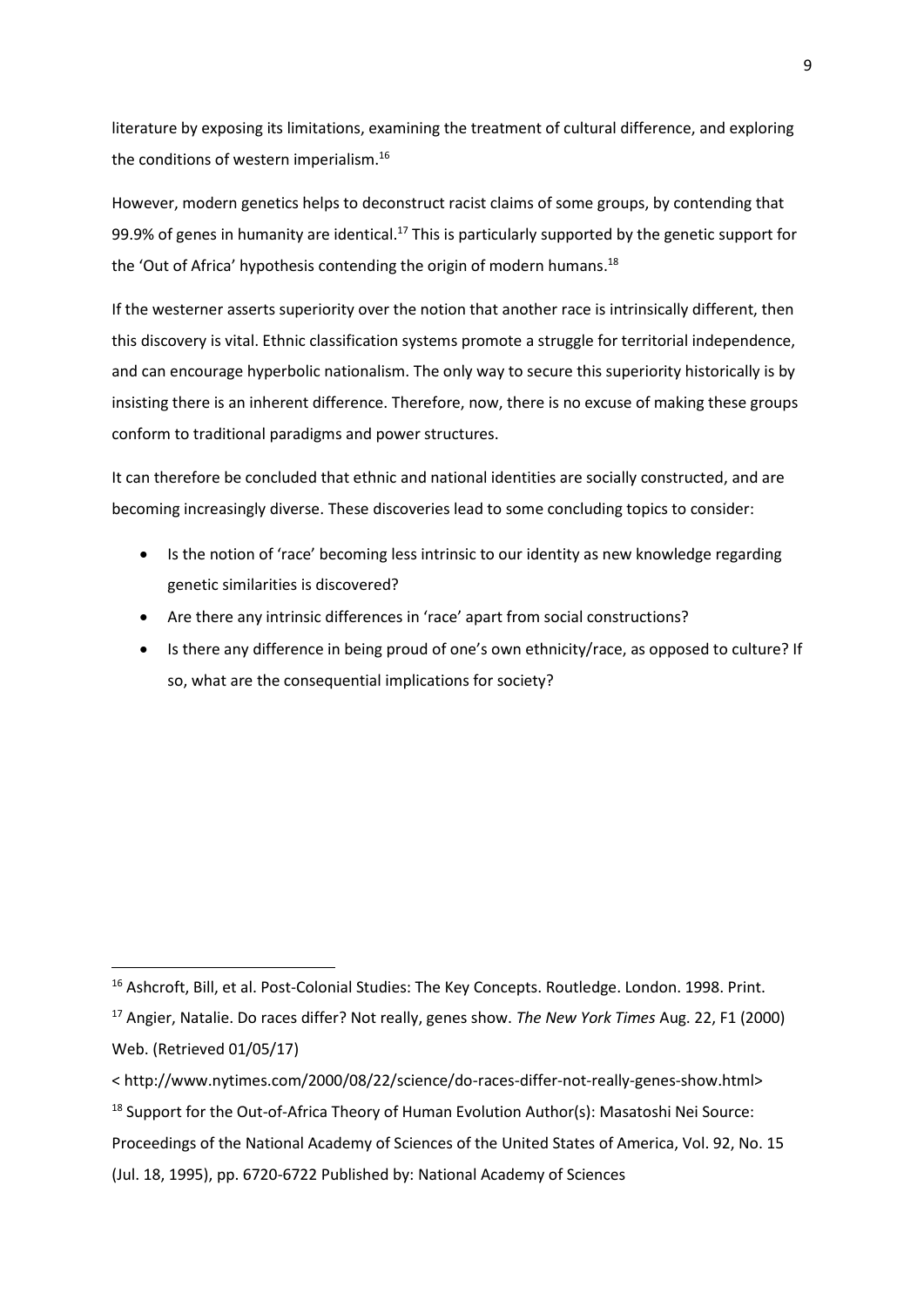#### Reflection

To conclude, it is evident that these topics that were explored in the seminars are more complex than first anticipated. Often a topic does not merely concern the main subject, but also must include aspects of others, due to the intrinsically interdisciplinary nature of scientific and genetic research and progress. It is important to explore these notions because they offer indications of the nature of genetic issues and praxis.

The use of conceptual analysis in feminist theory, post-colonialist discourse, and exploration into ethical dilemmas consolidated the interrogation and consequential conclusions with the further concluding questions and notions to explore.

As a result of studying this interdisciplinary module of Genetics: Science and Society, I have learned to critically reflect upon issues in science and research and implementation into genetic research. The consideration of critical theory is vital to further understand and critique policies and why they are put in place. This is something that, I believe, is not explored enough and so I hope that the critical reflection encouraged in this piece invites deconstruction and analysis of research and topics and inventions that are happening all the time in  $21<sup>st</sup>$  century, and to be engaged with the consequential implications about these issues, and what it suggests about culture, prejudices, and preconceptions, and how to critically evaluate them in society

#### Works cited

Ashcroft, Bill, et al. Post-Colonial Studies: The Key Concepts. Routledge. London. 1998. Print.

Callaway, Ewen. "UK Scientists Gain Licence to Edit Genes in Human Embryos". *Nature* 530:18. 2016. Print.

Harris J. *The Value of Life*. Routledge. London. 1985. Print.

Nei, Masatoshi. "Support for the Out-of-Africa Theory of Human Evolution". *National Academy of Sciences*. 92:15. 1995. Print.

Picoult, Jodi. My Sister's Keeper. Atria. New York. 2004. Print.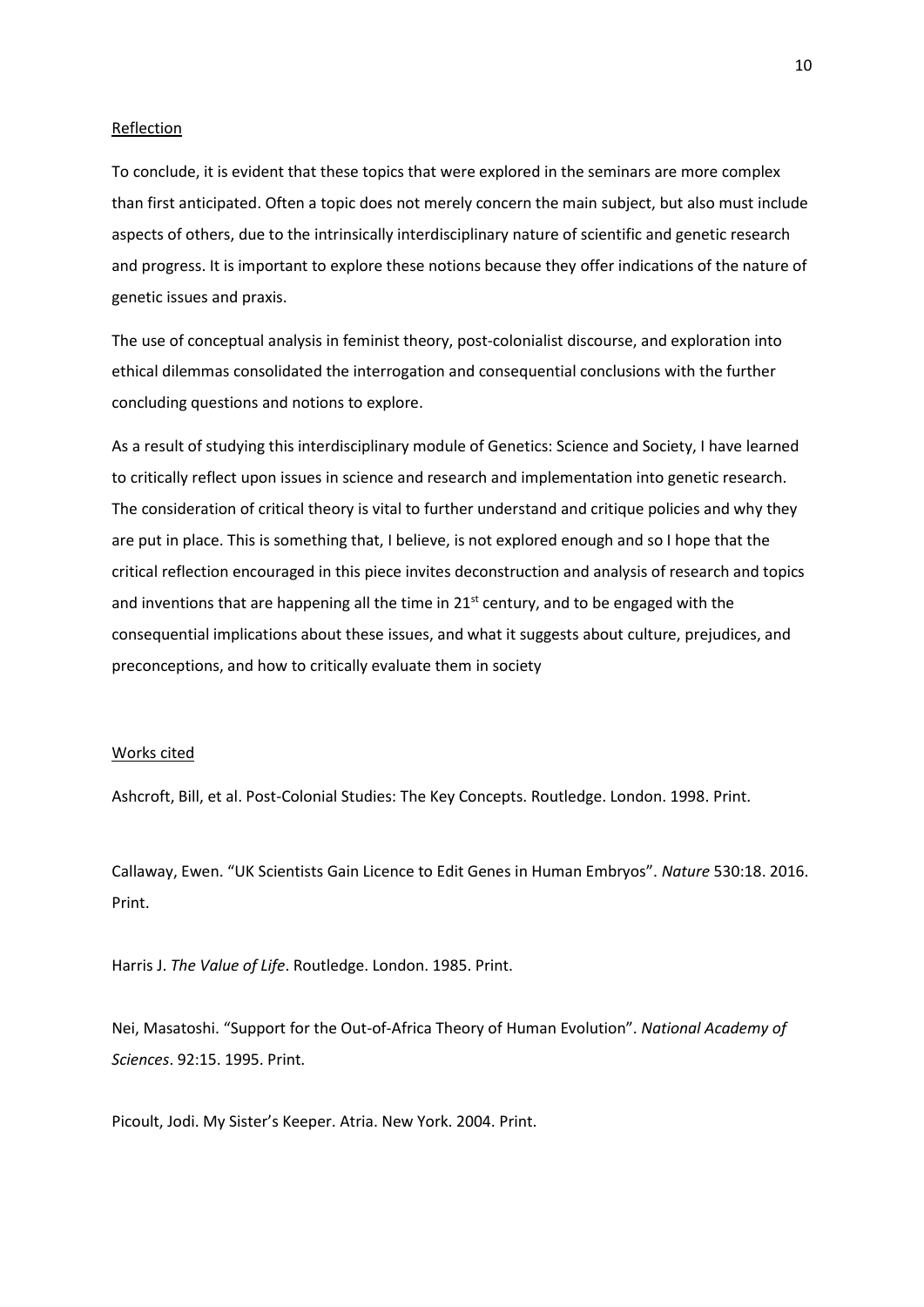Rodriguez, E. "Ethical Issues in Genome Editing using Crispr/Cas9 System." *J Clin Res Bioeth* 7:266. 2016. Print.

Said, Edward. "Crisis [in Orientalism]". *Modern Criticism and Theory: a Reader, 3rd Edition.* Ed. David Lodge and Nigel Wood. 2008. Routledge. New York. 2013. Print.

Robertson JA, Kahn JP, Wagner JE. "Conception to Obtain Hematopoietic Stem Cells." *Hastinqs Cent Rep.* 32:34. 2002. Print.

Savulescu, Julian. "Deaf Lesbians, Designer Disability, and the Future of Medicine." *BMJ: British Medical Journal* 325:7367. 2002. Print.

Sheldon, S, S. Wilkinson. "Should Selecting Saviour Siblings Be Banned?" *Journal of Medical Ethics*. 30:6. 2004. Print.

Suter, Sonia M. "A Brave New World of Designer Babies?" *Berkeley Technology Law Journal.* 22:2. 2007. Print.

Angier, Natalie. "Do Races Differ? Not Really, Genes Show". *The New York Times*. 2000. Web. (Retrieved 01/05/17)

< http://www.nytimes.com/2000/08/22/science/do-races-differ-not-really-genes-show.html>

Communion and Stewardship: Human Persons Created in the Image of God. Web. (Retrieved 30/04/17).

<http://www.vatican.va/roman\_curia/congregations/cfaith/cti\_documents/rc\_con\_cfaith\_doc\_2004 0723\_communion-stewardship\_en.html>

Down's Syndrome Q & A". *NHS Choices*. Retrieved 01/05/17. Web. (Retrieved 28/04/17) < http://www.nhs.uk/news/2008/11November/Pages/DownssyndromeQA.aspx>